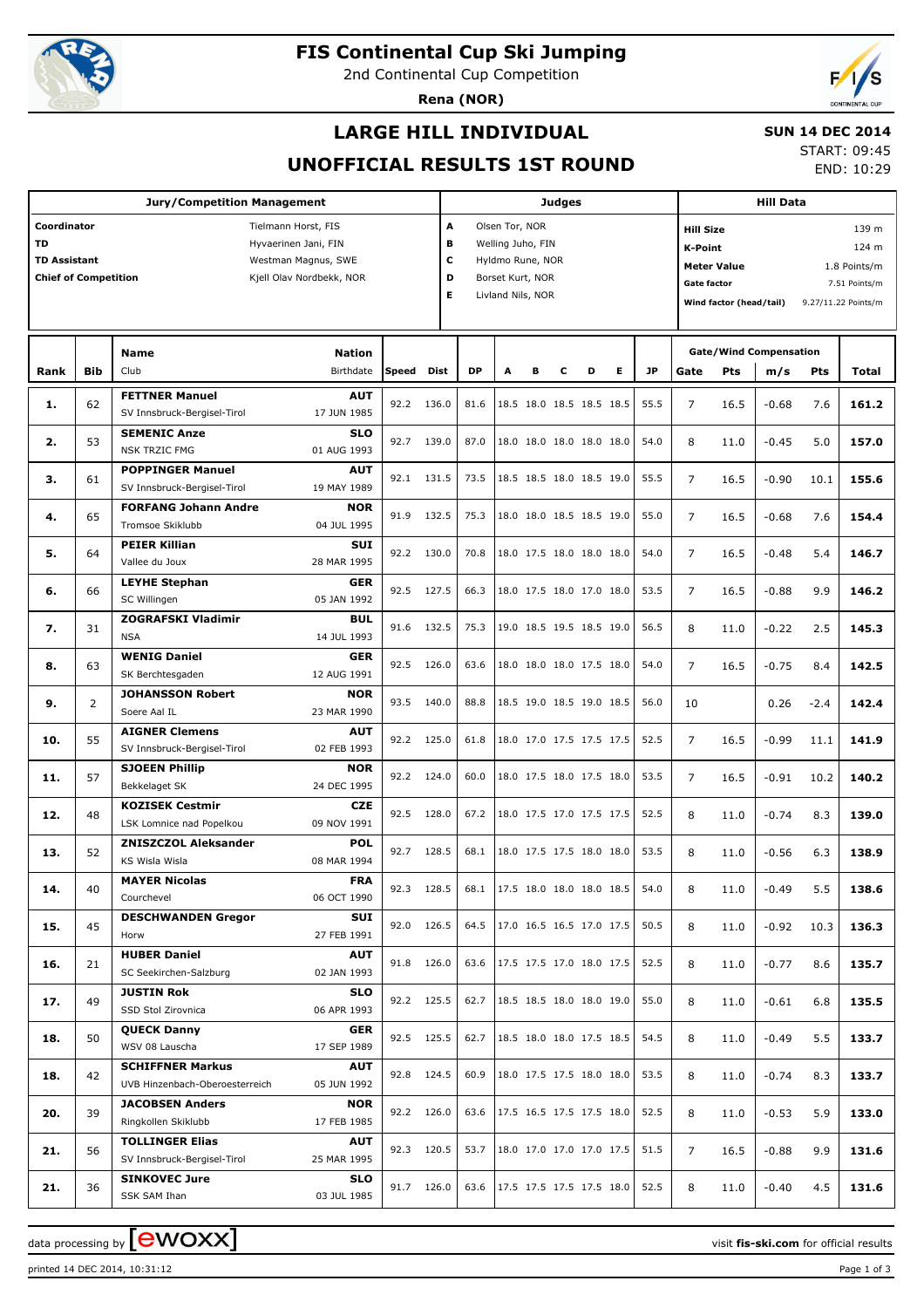

# **FIS Continental Cup Ski Jumping**

2nd Continental Cup Competition

**Rena (NOR)**



## **LARGE HILL INDIVIDUAL**

#### **SUN 14 DEC 2014**

### **UNOFFICIAL RESULTS 1ST ROUND**

START: 09:45 END: 10:29

|      |                | <b>Name</b>                                            |                            |            |            |           |   |   |                          |                          |      | <b>Gate/Wind Compensation</b> |                |         |         |            |       |
|------|----------------|--------------------------------------------------------|----------------------------|------------|------------|-----------|---|---|--------------------------|--------------------------|------|-------------------------------|----------------|---------|---------|------------|-------|
| Rank | <b>Bib</b>     | Club                                                   | <b>Nation</b><br>Birthdate | Speed Dist |            | <b>DP</b> | A | в | c                        | D                        | Е    | JP.                           | Gate           | Pts     | m/s     | <b>Pts</b> | Total |
|      |                | <b>KYTOESAHO Niko</b>                                  | <b>FIN</b>                 |            |            |           |   |   |                          |                          |      |                               |                |         |         |            |       |
| 23.  | 5              | Lahden Hiihtoseura                                     | 18 DEC 1999                |            | 91.8 123.5 | 59.1      |   |   |                          | 18.5 17.5 17.0 17.5 17.0 |      | 52.0                          | 8              | 11.0    | $-0.82$ | 9.2        | 131.3 |
|      |                | <b>HULA Stefan</b>                                     | <b>POL</b>                 |            |            |           |   |   |                          |                          |      |                               |                |         |         |            |       |
| 24.  | 60             | KS Eve-nement Zakopane                                 | 29 SEP 1986                | 92.4 117.5 |            | 48.3      |   |   |                          | 17.0 17.0 17.0 17.5 16.5 |      | 51.0                          | $\overline{7}$ | 16.5    | $-1.37$ | 15.4       | 131.2 |
| 25.  | 51             | <b>ZUPANCIC Miran</b>                                  | <b>SLO</b>                 |            | 92.0 125.5 | 62.7      |   |   |                          | 17.0 16.0 17.0 17.0 17.0 |      | 51.0                          | 8              | 11.0    | $-0.55$ | 6.2        | 130.9 |
|      |                | SK Zagorje                                             | 11 NOV 1989                |            |            |           |   |   |                          |                          |      |                               |                |         |         |            |       |
| 26.  | 3              | <b>BJERKEENGEN Fredrik</b>                             | <b>NOR</b>                 |            | 92.2 124.0 | 60.0      |   |   |                          | 17.5 17.0 18.0 18.0 17.5 |      | 53.0                          | 8              | 11.0    | $-0.61$ | 6.8        | 130.8 |
|      |                | Kolbukameratene IL                                     | 11 NOV 1988                |            |            |           |   |   |                          |                          |      |                               |                |         |         |            |       |
| 27.  | 59             | <b>GANGNES Kenneth</b><br>Kolbukameratene IL           | <b>NOR</b><br>15 MAY 1989  | 92.6 119.0 |            | 51.0      |   |   |                          | 16.5 17.0 17.0 17.0 17.5 |      | 51.0                          | $\overline{7}$ | 16.5    | $-1.08$ | 12.1       | 130.6 |
|      |                | <b>KLUSEK Bartlomiej</b>                               | <b>POL</b>                 |            |            |           |   |   |                          |                          |      |                               |                |         |         |            |       |
| 28.  | $\overline{7}$ | LKS Klmczok Bystra                                     | 15 JAN 1993                |            | 92.1 124.5 | 60.9      |   |   |                          | 18.0 17.5 17.0 17.5 16.5 |      | 52.0                          | 8              | 11.0    | $-0.45$ | 5.0        | 128.9 |
|      |                | <b>GRANERUD Halvor Egner</b>                           | <b>NOR</b>                 |            |            |           |   |   |                          |                          |      |                               |                |         |         |            |       |
| 29.  | 54             | Asker Skiklubb                                         | 29 MAY 1996                |            | 91.4 121.5 | 55.5      |   |   |                          | 17.0 16.5 16.5 17.0 16.0 |      | 50.0                          | $\overline{7}$ | 16.5    | $-0.44$ | 4.9        | 126.9 |
|      |                | <b>EGLOFF Luca</b>                                     | SUI                        |            |            |           |   |   |                          |                          |      |                               |                |         |         |            |       |
| 30.  | 11             | Grabserberg                                            |                            | 92.3 125.5 | 62.7       |           |   |   | 17.0 17.0 16.5 17.0 17.0 |                          | 51.0 | 8                             | 11.0           | $-0.16$ | 1.8     | 126.5      |       |
| 31.  | 13             | <b>AALTO Antti</b>                                     | <b>FIN</b>                 |            | 92.2 125.5 | 62.7      |   |   |                          | 17.0 16.0 17.0 17.0 17.0 |      | 51.0                          | 8              | 11.0    | $-0.12$ | 1.3        | 126.0 |
|      |                | Kiteen Urheilijat                                      | 02 APR 1995                |            |            |           |   |   |                          |                          |      |                               |                |         |         |            |       |
| 32.  | 43             | <b>INGVALDSEN Ole Marius</b>                           | <b>NOR</b>                 |            | 91.9 121.0 | 54.6      |   |   |                          | 17.5 17.0 16.5 17.5 16.5 |      | 51.0                          | 8              | 11.0    | $-0.81$ | 9.1        | 125.7 |
|      |                | Steinkjer Skiklubb                                     | 02 OCT 1985                |            |            |           |   |   |                          |                          |      |                               |                |         |         |            |       |
| 33.  | 16             | <b>FAIRALL Nicholas</b>                                | <b>USA</b>                 |            | 92.1 126.0 | 63.6      |   |   |                          | 17.0 17.5 17.0 18.0 17.0 |      | 51.5                          | 8              | 11.0    | 0.05    | $-0.5$     | 125.6 |
|      |                | Andover Outing Club                                    | 06 JUL 1989                |            |            |           |   |   |                          |                          |      |                               |                |         |         |            |       |
| 34.  | 41             | <b>ELVERUM SORSELL Kim Rene</b><br>Ullensaker Skiklubb | <b>NOR</b><br>06 OCT 1988  |            | 92.1 122.5 | 57.3      |   |   |                          | 17.0 16.5 16.5 18.0 17.0 |      | 50.5                          | 8              | 11.0    | $-0.56$ | 6.3        | 125.1 |
|      |                | <b>HILDE Tom</b>                                       | <b>NOR</b>                 |            |            |           |   |   |                          |                          |      |                               |                |         |         |            |       |
| 35.  | 58             | Asker Skiklubb                                         | 22 SEP 1987                |            | 92.3 117.0 | 47.4      |   |   |                          | 17.5 16.5 16.5 17.0 17.0 |      | 50.5                          | $\overline{7}$ | 16.5    | $-0.90$ | 10.1       | 124.5 |
|      |                | <b>CIKL Martin</b>                                     | CZE.                       |            |            |           |   |   |                          |                          |      |                               |                |         |         |            |       |
| 35.  | 47             | Dukla Liberec                                          | 17 AUG 1987                |            | 92.6 119.5 | 51.9      |   |   |                          | 17.5 17.0 16.5 17.5 17.0 |      | 51.5                          | 8              | 11.0    | $-0.90$ | 10.1       | 124.5 |
|      |                | <b>ALAMOMMO Andreas</b>                                | <b>FIN</b>                 |            | 92.5 120.5 | 53.7      |   |   |                          | 17.5 17.0 16.5 17.0 17.5 |      | 52.0                          |                |         |         |            |       |
| 37.  | 27             | Ounasvaaran Hiihtoseura                                | 23 DEC 1998                |            |            |           |   |   |                          |                          |      |                               | 8              | 11.0    | $-0.65$ | 7.3        | 124.0 |
| 38.  | 28             | <b>TOROK Eduard</b>                                    | <b>ROU</b>                 |            | 91.5 122.5 | 57.3      |   |   |                          | 18.0 17.0 17.0 18.0 17.0 |      | 52.0                          | 8              | 11.0    | $-0.31$ | 3.5        | 123.8 |
|      |                | CSS Dinamo Rasnov                                      | 02 MAY 1997                |            |            |           |   |   |                          |                          |      |                               |                |         |         |            |       |
| 39.  | 38             | <b>HVALA Jaka</b>                                      | <b>SLO</b>                 |            | 92.2 122.0 | 56.4      |   |   |                          | 18.0 17.5 17.0 17.0 17.0 |      | 51.5                          | 8              | 11.0    | $-0.38$ | 4.3        | 123.2 |
|      |                | Ssk Ponikve                                            | 15 JUL 1993                |            |            |           |   |   |                          |                          |      |                               |                |         |         |            |       |
| 40.  | 17             | <b>RUDA Adam</b><br>ZTS Zakucie Zagorz                 | POL<br>18 NOV 1995         |            | 92.1 123.5 | 59.1      |   |   |                          | 16.5 16.0 16.5 16.5 15.0 |      | 49.0                          | 8              | 11.0    | $-0.35$ | 3.9        | 123.0 |
|      |                | <b>VESELOV Denis</b>                                   | <b>RUS</b>                 |            |            |           |   |   |                          |                          |      |                               |                |         |         |            |       |
| 41.  | 20             |                                                        | 03 FEB 1991                |            | 91.7 119.5 | 51.9      |   |   |                          | 17.0 17.5 16.5 17.5 16.5 |      | 51.0                          | 8              | 11.0    | $-0.72$ | 8.1        | 122.0 |
|      |                | <b>MIETUS Krzysztof</b>                                | <b>POL</b>                 |            |            |           |   |   |                          |                          |      |                               |                |         |         |            |       |
| 42.  | 37             | AZS Zakopane                                           | 08 MAR 1991                |            | 92.0 118.5 | 50.1      |   |   |                          | 17.5 17.0 17.0 17.5 17.5 |      | 52.0                          | 8              | 11.0    | $-0.61$ | 6.8        | 119.9 |
|      |                | <b>POGRAJC Andraz</b>                                  | <b>SLO</b>                 |            | 92.1 116.5 | 46.5      |   |   |                          | 17.0 16.5 16.5 17.0 16.5 |      | 50.0                          |                |         |         |            |       |
| 43.  | 46             | SSK Costella Ilirija                                   | 26 SEP 1991                |            |            |           |   |   |                          |                          |      |                               | 8              | 11.0    | $-0.85$ | 9.5        | 117.0 |
| 44.  | 6              | <b>STURSA Vojtech</b>                                  | <b>CZE</b>                 |            | 92.2 118.0 | 49.2      |   |   |                          | 17.0 16.5 16.5 17.0 16.0 |      | 50.0                          | 8              | 11.0    | $-0.59$ | 6.6        | 116.8 |
|      |                | Dukla Liberec                                          | 03 AUG 1995                |            |            |           |   |   |                          |                          |      |                               |                |         |         |            |       |
| 45.  | 44             | <b>HALVORSEN Espen Enger</b>                           | <b>NOR</b>                 |            | 92.5 114.0 | 42.0      |   |   |                          | 17.0 16.5 16.0 17.5 16.0 |      | 49.5                          | 8              | 11.0    | $-0.90$ | 10.1       | 112.6 |
|      |                | Eidsvold Vaerk Skiklubb                                | 10 MAY 1990                |            |            |           |   |   |                          |                          |      |                               |                |         |         |            |       |
| 45.  | 8              | <b>RHOADS William</b><br><b>UOP Sports Clubs</b>       | <b>USA</b><br>08 JUN 1995  |            | 92.6 117.5 | 48.3      |   |   |                          | 16.5 16.5 16.0 16.0 15.5 |      | 48.5                          | 8              | 11.0    | $-0.43$ | 4.8        | 112.6 |
|      |                | <b>BERGQUIST Hans Petter</b>                           | <b>NOR</b>                 |            |            |           |   |   |                          |                          |      |                               |                |         |         |            |       |
| 47.  | $\mathbf{1}$   | Aurskog Finstadbru                                     | 20 JAN 1994                |            | 92.8 125.0 | 61.8      |   |   |                          | 17.0 17.5 17.5 17.0 16.5 |      | 51.5                          | 10             |         | 0.09    | $-0.8$     | 112.5 |
|      |                | <b>PITEA Sorin Iulian</b>                              | <b>ROU</b>                 |            |            |           |   |   |                          |                          |      |                               |                |         |         |            |       |
| 48.  | 9              | CSS Dinamo Rasnov                                      | 09 JUL 1997                |            | 91.9 117.0 | 47.4      |   |   |                          | 17.5 17.0 16.5 18.0 16.5 |      | 51.0                          | 8              | 11.0    | $-0.26$ | 2.9        | 112.3 |

printed 14 DEC 2014, 10:31:12 Page 2 of 3

data processing by **CWOXX**  $\blacksquare$